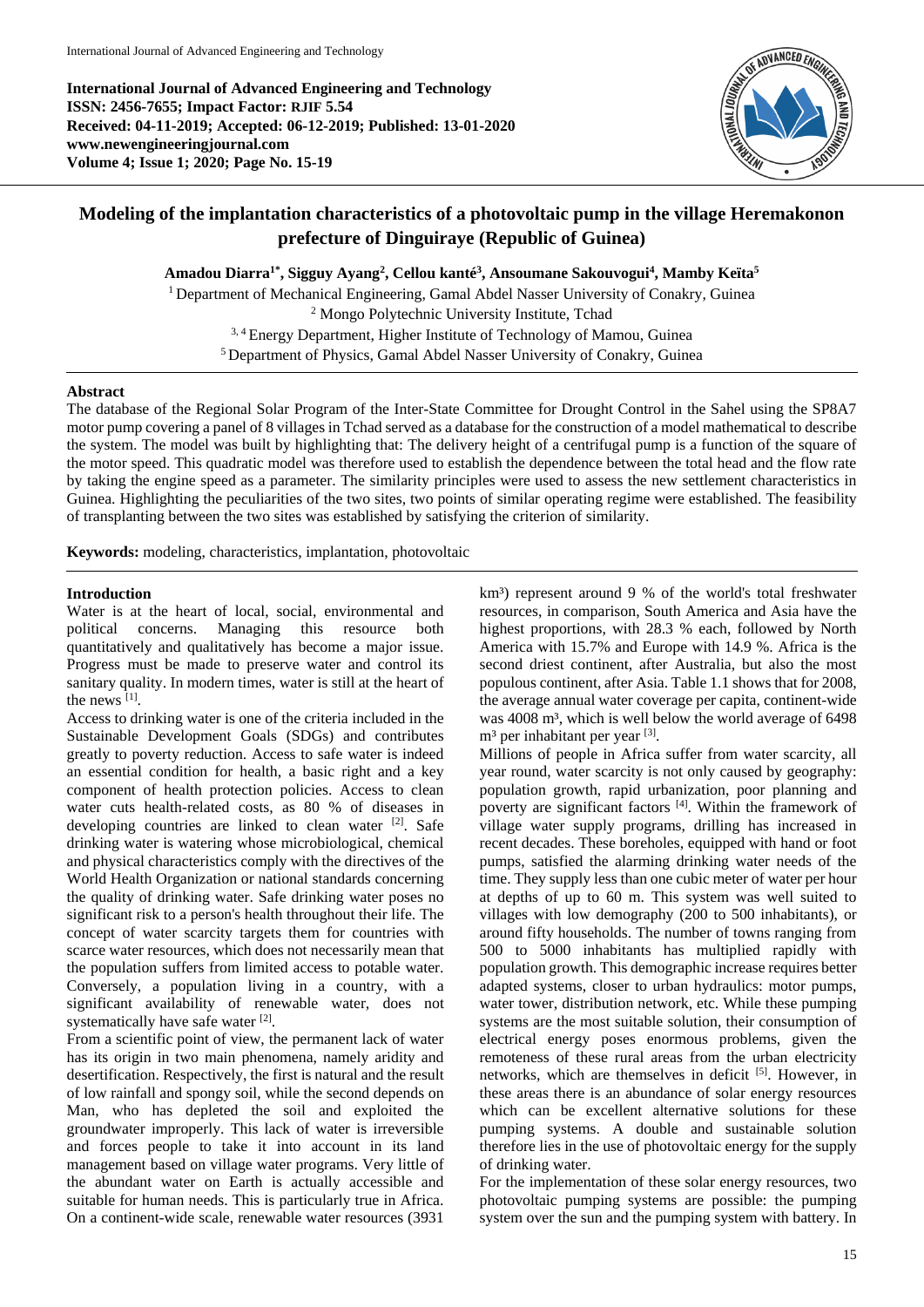one or the other system, photovoltaic pumping, making it possible to obtain significantly higher flow rates, appears to be the option at a lower cost if we compare the investment and operating costs over the entire period. of life of the installations. Solar pumping is therefore the palliative solution between manual village hydraulics and conventional electric motor pumps.

The use of photovoltaic energy provides a sustainable solution to dewatering in rural areas. It is in this context that the member countries of Inter-State Committee to Combat Drought in the Sahel have set up the Regional Solar Program. The sector balance sheet which stands at 113 solar pumps produced in Chad is an eloquent illustration of the success of the Regional Solar Program [6]. Drawing on these results, we considered carrying out the present study of the conditions for setting up the SP8A7 motor pump in a village in the Republic of Guinea.

#### **Material and Method Material**

We want to install the Type SP8A7 photovoltaic pump in the village Heremakonon, in the prefecture of Dinguiraye, Republic of Guinea. The prefecture of Dinguiraye located between 11°18′03 north, 10°43′05 west, with an area of 14,500 km2 and has a population of 210,043 inhabitants (in 2016). We used the SILAB 5.4.1 Console software for the simulation of the model, the Microsoft Excel software for the regression and a database on the Regional Solar Program site.

## **Method**

This study aims to model the characteristics of the SP8A7 motor pump. Also, by the principles of similarity, evaluate the new characteristics of installation of pumps in Guinea.

#### **Hypotheses**

The hypotheses for carrying out this study are as follows:

- The pumping system is with the wire of the sun with a pump unit of the submerged monobloc type with alternating current, whose rotation speed is 3300 rpm;
- The pipes are dimensioned for a sufficient diameter so that the pressure losses correspond at most to 10% of the total geometric height with a tank placed at an optimum height estimated at 5 meters;
- In accordance with the current objective of the bodies financing village water supply programs, the water requirement is 20 liters per day per person and an average of the number of inhabitants per family estimated at 10<sup>[7]</sup>.

#### **Characteristics of the centrifugal pump**

From the site of the Regional Solar Program (Inter-State Committee to Combat Drought in the Sahel), with data on solar photovoltaic pumps installed in Sahelian regions of Africa, three representative panels were formed. These panels are based on pump sizing data and network parameters for all sites with the same type of pump [6, 8]. The diagram of the installation model is presented in figure 1<sup>[9]</sup>.



**Fig 1:** Diagram of the installation model

The model was built by highlighting that, the delivery height of a centrifugal pump is a function of the square of the motor speed. As the Total Manometric Height (HMT) increases, the efficiency of the pump decreases very quickly, the motor should run much faster to provide the same flow  $[10,11]$ .

This quadratic model was therefore used to establish the dependence between the total head H and the flow Q, taking as a parameter the engine speed (equations 1)  $^{[12, 13]}$ .

$$
H = b \cdot \omega^2 - a \cdot Q^2 \tag{1}
$$

Or,  $\omega$ : Angular velocity (*rad*/sec); *H* : Total head (m); *O*: Flow rate (liter/min);  $a, b$ : Correlation coefficients.

The correlation coefficients (a) and (b) were determined by solving a system of equations  $H = f(Q)$ . The maximum ( $H_{max}$ ) and the minimum (*Hmin*) corresponding to the maximum and minimum flow rates possible. (equation 2)  $[14, 15]$ .

$$
\begin{cases}\nH_{max} = b.\omega^2 - a.Q_{vmax}^2 \\
H_{min} = b.\omega^2 - a.Q_{vmin}^2\n\end{cases}
$$
\n(2)

The characteristic of the hydraulic network is given by a quadratic equation, in which the total head is expressed as a function of the square of the flow (equation 3)  $[9]$ .

$$
H_h = h_S + K_h \cdot Q^2 \tag{3}
$$

 $h_S$ : Static height;  $K_h = \frac{\Delta h}{\Delta^2}$  $\frac{\Delta h}{Q^2}$ : Hydraulic constant which takes into account linear and singular head losses. These losses  $\Delta h = K_h \cdot Q^2$  are a function of the length of the pipes, their diameter and the flow rate  $(Q)$  of the pump and are expressed in meters of water. They correspond at most to 10% of the total geometric height [9].

The operating point of the model is given by the intersection of the network curve with the pump curve. For a given rotation speed (3300 rpm), the operating point must check the equality  $(H = H_h)$ .

$$
Q_{vm} = \sqrt{\frac{b \cdot \omega^2 - h_0}{K_h + a}}
$$
(4)

$$
H_m = b \cdot \omega^2 - a \cdot Q_{vm}^2 \tag{5}
$$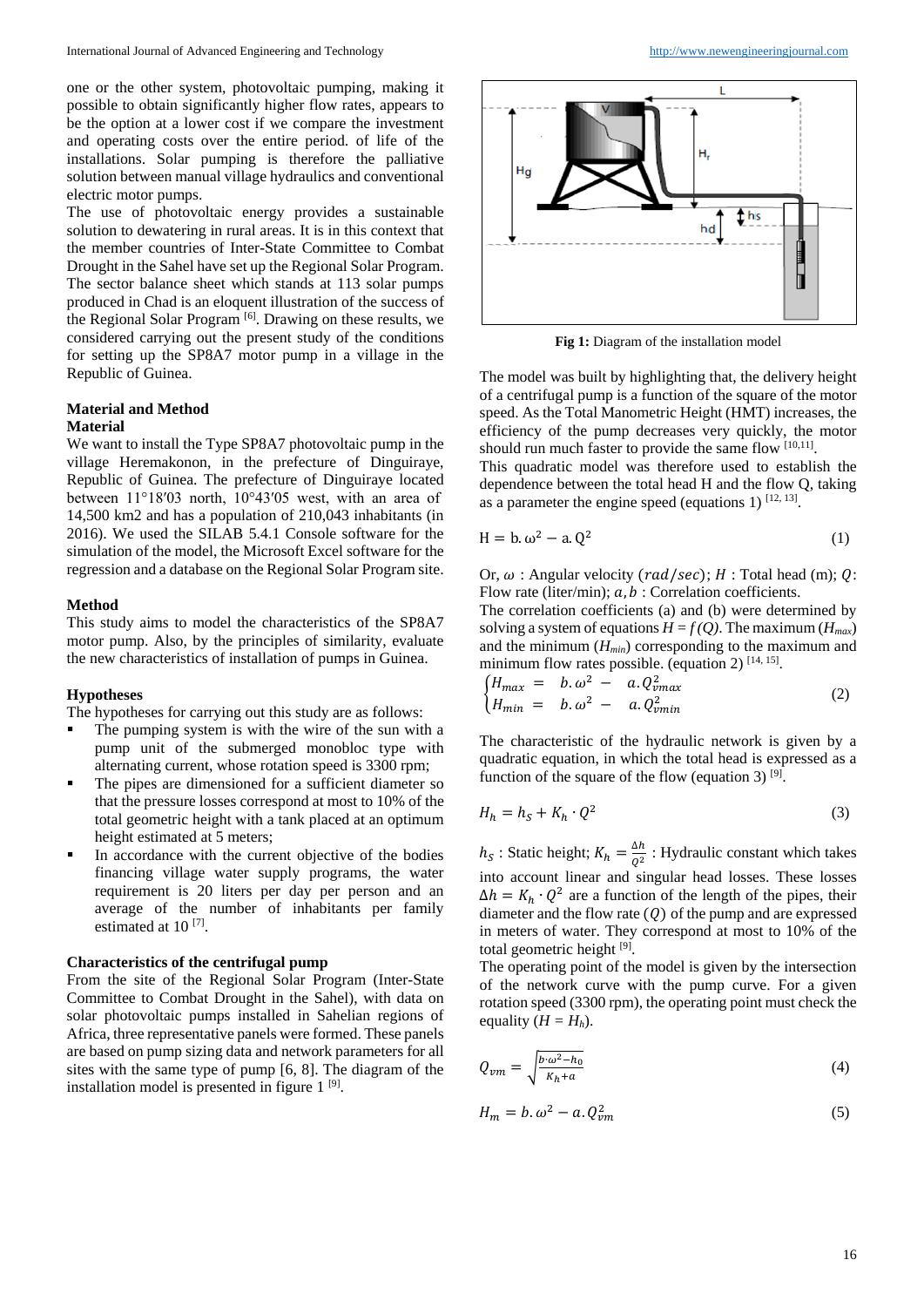To obtain other characteristics of the same pump corresponding to rotational speeds  $n = 3000 \, tr/min$  and 3600  $tr/min$ , we used the similarity relation (equation 6).

$$
\frac{H_m}{H} = \frac{n_m^2}{n^2} = \frac{Q_{\nu m}^2}{Q_{\nu}^2} \tag{6}
$$

At variable speed, the calculation aims to determine the characteristic required to reach the various operating points of the system using the speeds as a control variable.

From equation 6, it was easy for us to establish the equation of the parable of the operating regimes which pass through the origin of the coordinates  $H = f(Q)$ .

$$
\frac{H_m}{Q_{vm}^2} = \frac{H}{Q_v^2} = Const
$$
\n(7)

Hence, for a series of similar operating regimes, we have equations 8 and 9.

$$
H_1 = Cont_1 \cdot Q_v^2 \tag{8}
$$

For another series:

$$
H_2 = Cont_2 \cdot Q_v^2 \tag{9}
$$

The daily flow  $(Qv = 24.2 \ m^3/d)$  is calculated by the conventional method, which is the product between the number of families (121), the number person per family (10) and the daily need for water (20 liters per person).

Knowing this flow, the new static  $(h<sub>S</sub>)$  height and the dynamic  $(h_d)$  level are by the relations of similarity (equation 10 and 11).

$$
h_S = f(Q_v) = \left(\frac{Q_v}{Q_{vm}}\right)^2 \cdot h_{Sm}
$$
\n(10)

$$
h_d = f(Q_v) = \left(\frac{Q_v}{Q_{vm}}\right)^2 \cdot h_{dm} \tag{11}
$$

The corresponding total head height created by the pump unit was also evaluated by the classical method (equation 12)<sup>[9]</sup>.

$$
H_{MT} = f(Q_v) = 1.1 \cdot (h_d + H_r)
$$
 (12)

The new characteristic of the network is calculated by equation 13.

$$
H_h = f(Q_v) = h_S + K_h \cdot Q_v^2 \tag{13}
$$

For a new characteristic of the network corresponding to the reality of the new site, the new operating point must verify the equality of equation 14.

$$
h_0 + K_h \cdot Q_v^2 = 1.1 \cdot (h_d + H_r) \tag{14}
$$

Hence the flow rate and the Total Manometric Height are given respectively by equations 15 and 16.

$$
Q_{\nu} = \sqrt{\frac{1, 1 \cdot (h_d + H_r) - h_S}{K_h}}
$$
(15)

$$
H_{MT} = H_h = h_S + K_h \cdot Q_v^2 \tag{16}
$$

Given that for the same SP8A7 pump rotating at speed (3300 rpm) in two operating regimes, the condition for transplanting between two sites must satisfy the criterion of similarity on the constancy of the angular speed coefficient (equation 17) [16, 17] .

$$
\left(\omega \cdot \frac{Q_v^{1/2}}{(gH_{MT})^{3/4}}\right)_m = \left(\omega \cdot \frac{Q_v^{1/2}}{(gH_{MT})^{3/4}}\right)_n = C_\omega = Cte \tag{17}
$$

# **Results and Discussion Results**

The results (the characteristic curves and points of regime of the model, the parables of similarity of the operating regimes) obtained are presented by in figures. 2, 3 and 4.

The flow-height curves  $(H = f(Q))$  (figure 2), express the variations of the different total head heights as a function of the flows. They express the performance of the pump, for a given speed of rotation. Because the water is pumped from a borehole to an upper reservoir, that is to say that the static height is different from zero, the characteristic of the network is therefore a second-degree parabola not passing through the origin of coordinates.



**Fig 2:** Characteristic curves and regime points of the model

Figures 3 and 4 illustrate the dimensionless features of the model. The different parables of similarity which pass through the origin of the coordinates, cut the operating curves at the respective speed points.



**Fig 3:** Parables of similarity of operating regimes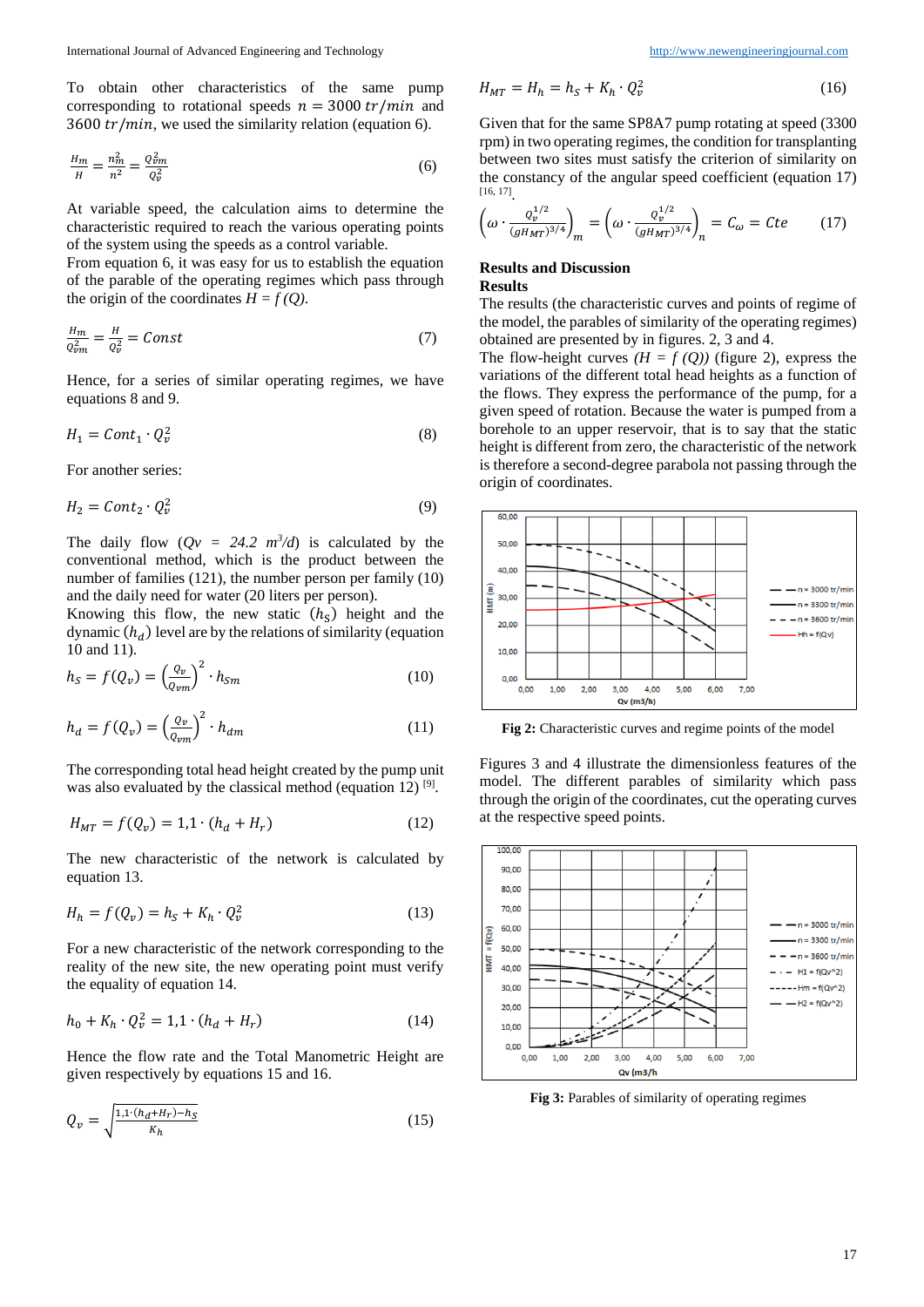

**Fig 4:** Curve of networks, similarity dishes and points of operating regime

## **Discussion**

From Figure 2,  $(Q_{vm})$  and  $(H_m)$  characterize the different points of the operating regime of the model. The numerical values calculated for these points as a function of the speeds of rotation are respectively: for  $n1 = 3000$  rpm, we have  $(Q_{vm})$  $= 3.29 \frac{m^3}{h}$  and  $H_m = 27.42 \frac{m}{h}$ , for  $n_m = 3300 \frac{rpm}{h}$ , we have  $(Q_{\nu m} = 4.43 \, m^3/h$  and  $H_m = 28.83m$ ) and for  $n_2 = 3600 \, rpm$ we have  $(Q_{vm} = 5.41 \, m^3/h$  and  $H_m = 30.37m$ ). These characteristics of the pump show the evolution of the loss of its capacity at total head when its flow increases. Figure 3 shows that the points which correspond to similar operating regimes are arranged on second degree parabolas which pass through the origin of the coordinates.

By highlighting the operating points, it has been illustrated that these parabolas intersect the characteristic curves of the pump at respective operating points (figure 3). So, to adjust the characteristics of the pump by the method of variation of the rotation speed, the operating points must follow the similarity curves as the characteristic curve of the pump increases or decreases. With an appropriate increase or decrease in the speed curve  $(n = 3300$  rpm), the operating point should coincide with the point of intersection when the two curves are superimposed (Figure 4).

From figure 4, we see that the characteristic curve of the network does not pass through the origin of the coordinates, the variation of the rotation speed of  $n_m = 3300$ rpm,  $n_1 =$  $3000$ *rpm*,  $n_2 = 3600$ *rpm*, this causes the speed point to move from M to A and B respectively. It is further noted that the similarity curve which passes through the nominal operating point of the pump at 3300 rpm crosses the two other curves of the pump at *3000 rpm* and at *3600 rpm* at any points.

Thus, on the installation site, the new speed point at nominal speed (3300 rpm) is characterized by  $Q_m = 9.85m^3/h$  and  $H_m$ *= 49.24m*. The feasibility of transplanting between the two sites is established by satisfying the criterion of similarity on the constancy of the angular speed coefficient [16, 17] between the two points of speed at nominal speed:  $C_{\omega}$  = 9746. $10^{-7}$  = Constant.

### **Conclusion**

In the present study, we have succeeded in developing the characteristics of the model motor pump as well as the adjustment range of these characteristics if the rotation speed goes from its nominal value (3300 rpm) to a lower value (3000 rpm). or at a higher value (3600 rpm). The parables of similar regimes have been drawn for this purpose. The

transplant study took into account three constraints (the need to operate the motor pump with the same rotation speed, the constraint of satisfying a flow rate imposed by the new site and the constraint of satisfying a total head corresponding to the flow imposed by the new site. Highlighting the peculiarities of the two sites, two points of similar operating regime were established. The feasibility of transplanting between the two sites was established by satisfying the criterion of similarity on the constancy of the speed coefficient angular.

#### **References**

- 1. Rapport de situation sur l'application des approches intégrées de la gestion des ressources en eau en Afrique, 2012, 110p.
- 2. OMS/UNICEF, Organisation Mondiale de la Santé et UNICEF. Progress on Sanitation and Drinking-Water: Update, 2013.
- 3. FAO. Food Security Statistics. Food and Agriculture Organization of the United Nations, 2010,
- 4. Afrique, Atlas de l'Eau, United Nations Environment Programme, Publication Numéro: DEW/1249/NA, ISBN: 978-92-807-3205-4. 2010, 325 p.
- 5. SCE Memoris CREPA, Rapport de diagnostic sur l'état des lieux de la situation existante. Etude sur l'eau et l'assainissement à Kindia, Guinée, 2009, 159 p.
- 6. IED, « La place du PRS dans la stratégie globale du MDP », Rapport final, 2008, 97p.
- 7. Louazene ML, Korichi D, Azoui B. Dimensionnement d'un Système de Pompage Photovoltaïque Application sur le Site de Ouargla. The International Conference on Electronics & Oil: From Theory to applications March 05-06, 2013. Ouargla, Algeria, 5 p.
- 8. Mohamed Lakhdar Louazene, Contribution à l'optimisation des systèmes photovoltaïques utilisés pour l'irrigation dans les zones sahariennes – Application zone de Ouargla. Thèse de Doctorat en Sciences Université El Hadj Lakhdar- Batna, Algérie, 2015, 128 p.
- 9. Jimmy Royer, Thomas Djiako, Eric Schiller, Bocar Sada Sy; Le pompage photovoltaïque: manuel de cours à l'intention des ingénieurs et des techniciens; ISBN 2- 89481-006-7, Québec, 1998, 254p.
- 10. Sumit K, Gupta M, Rizwan Khan, Kaushar Jahan. Modeling, Analysis and Control of Solar Water Pumping System, Impending Power Demand and Innovative Energy Paths - ISBN: 978-93-83083-84-8, 2015, 356- 363.
- 11. Lei Xie, Wei Deng, Research on water output optimization of photovoltaic pumping, 5th International Conference on Sustainable Energy and Environment Engineering (ICSEEE) Advances in Engineering Research, volume 63 system, 2016, pp. 415-42.
- 12. Bessem M. Abdelghani, Modélisation et simulation d'un pompage photovoltaïque, Mémoire de Master 2, Badji Mokhtar- Annaba University, 76p.
- 13. Chiter Lamri, Modélisation et simulation d'un système de pompage solaire à base d'un moteur asynchrone monophasé, Mémoire de Magister, Université de Batna, Algérie, 2012, 73p.
- 14. Zarour Laid. Etude technique d'un système hybride Photovoltaïque-Eolienne hors réseau, Thèse doctorat, Université Constantine, 2010.